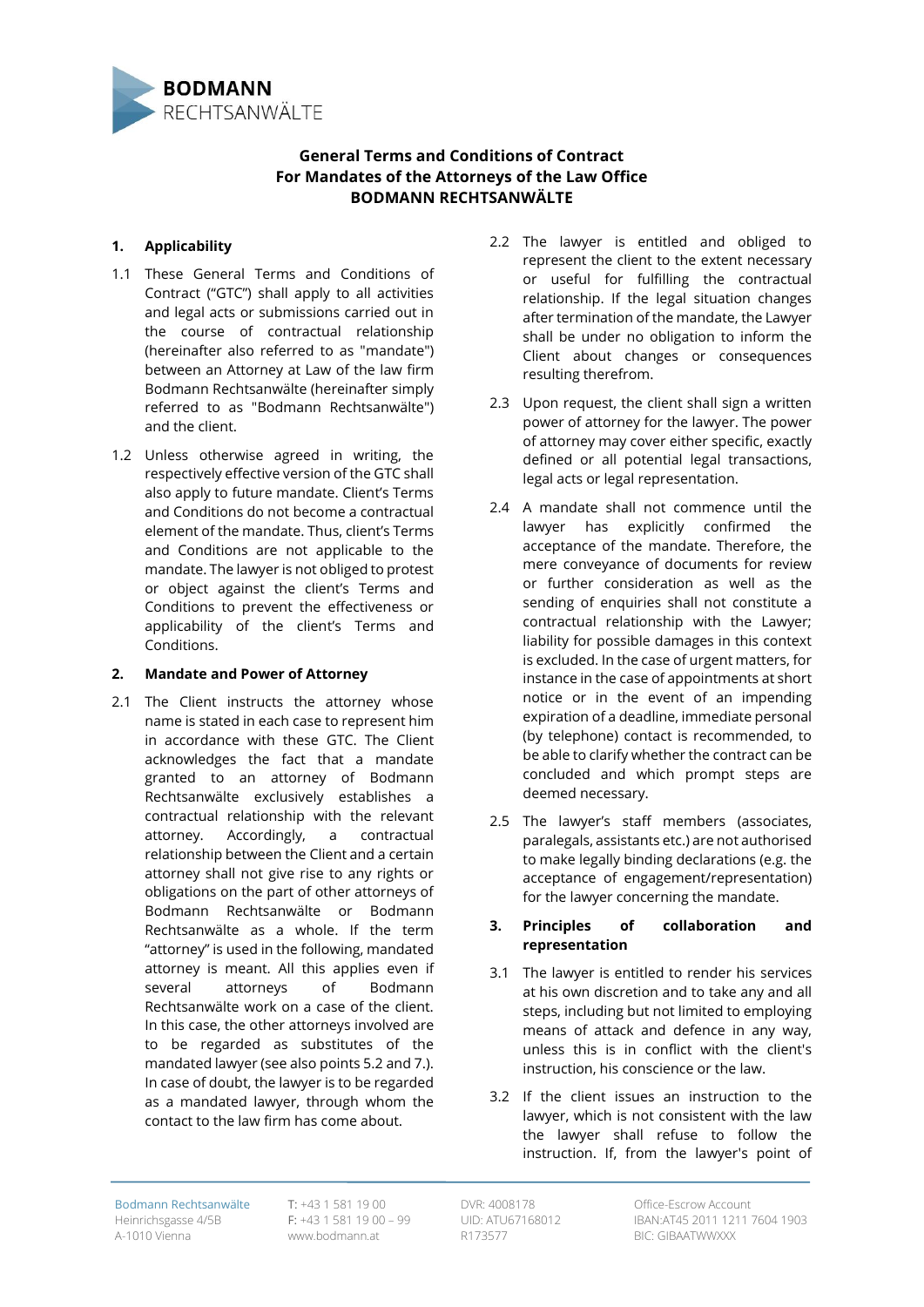view, instructions are not expedient or even detrimental to the client's interest, the lawyer shall inform the latter of any potential negative consequences before acting on his behalf.

- 3.3 In the case of imminent danger, the lawyer is entitled to take actions or refrain from taking actions that are not expressly covered by or are even contrary to the instruction(s) given if this seems to be urgently required in the client's interest.
- 3.4 The client acknowledges that the services rendered by the Lawyer, in particular: written pleadings, contracts, legal statements, revisions, correspondence, etc., shall remain the intellectual property of the Lawyer. Any utilisation of the lawyer's works, which exceeds the specific mandate, is only permissible with the lawyer's explicit written consent. In the event of any violations, a contractual penalty regardless of negligence or fault amounting to double the gross fee shall be stipulated. Further claims, for instance under copyright law, shall not be affected therefrom.

#### **4. Client's obligations to provide information and to cooperate**

- 4.1 After the client has entered into a mandate, the client immediately is obliged to provide the lawyer with all information and facts that may be relevant in connection with the latter's work on behalf of the client and make all necessary documents and evidence accessible. The lawyer is entitled to assume that information, facts, documents, records and means of evidence are accurate, unless inaccuracy of the same is obvious.
- 4.2 During the term of the mandate, the client shall be obliged to communicate to the lawyer all changed or newly arising circumstances that might be of significance in connection with the performance of the mandate, immediately after they have come to the client's attention.

# **5. Obligation of confidentiality / Conflict of interests**

5.1 The lawyer is bound by professional secrecy in all matters which have been confided to him and all facts which have otherwise become known to him in his capacity as a lawyer, whose confidentiality is in the interest of his client.

- 5.2 Within the terms of applicable laws and guidelines, the lawyer shall have the right to assign to staff members as well as to external attorneys the processing of matters, to the extent that there is proof that these persons have been instructed of the obligation to maintain confidentiality.
- 5.3 The lawyer shall be released from the obligation of confidentiality only to the extent that is necessary in order to prosecute the lawyer's claims (especially claims for the lawyer's fee) or to defend claims against the lawyer (especially claims for damages by the client or third parties against the lawyer).
- 5.4 The client may release the lawyer from the obligation of confidentiality at any time. This release from the obligation of confidentiality by the client does not release the lawyer from the obligation of verifying whether the lawyer's statement is in the best interest of the lawyer's client.
- 5.5 The lawyer shall examine whether performance of the mandate creates the risk of conflict of interests under the terms of the Regulations Regarding Lawyer's Practices [*"Rechtsanwaltsordnung/RAO"*].

# **6. Lawyer's obligation to inform the client**

The lawyer shall inform the Client of the actions taken by him in connection with representation of the client on a regular basis.

# **7. Sub-Authorization and Substitution**

The lawyer may have himself represented by another attorney of Bodmann Rechtsanwälte at any time. Moreover, he may have him represented by a trainee lawyer in lawyer's services or any other attorney, or that attorney's authorized trainee lawyer (sub-authorization). As far as appropriate, the lawyer may pass on the mandate or individual subactivities to another lawyer (substitution).

# **8. Fees**

8.1 Unless otherwise agreed, the Lawyer is entitled to a reasonable fee. Said fee is to be determined based on the Austrian General Fee Criteria for Lawyers (*"AHK"*; available at [www.rechtsanwaelte.at\)](http://www.rechtsanwaelte.at/) and the Lawyers' Scale of Fees Act. However, on the occasion of initial representation, an hourly fee (billing according to hourly rate) is usually

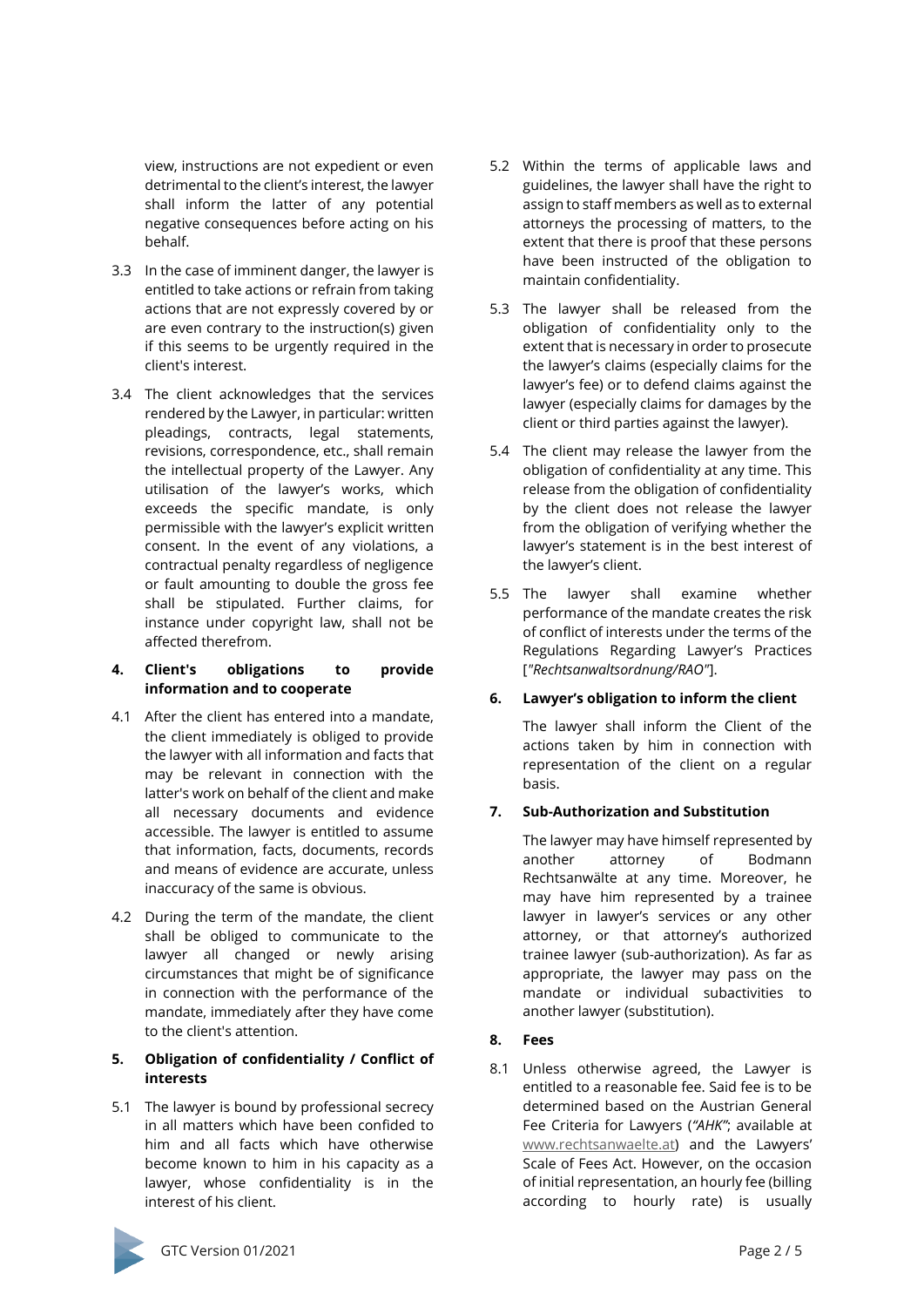stipulated. The time spent working on the mandate by the lawyers, trainee lawyers, associates, paralegals and other legal staff is billed in this regard. In particular, this includes the billing of time studying files, travel and waiting times, all types of research, reports for the client, revisions of written documents as well as internal conferences. The hourly rates are indexlinked to the consumer price index 2015 of Austria's federal institution "Statistics Austria".

- 8.2 Even if a lump-sum fee or billing by the hour has been agreed, the lawyer is at least entitled to the amount of reimbursement of the costs obtained from the opponent in excess of the agreed fee, provided that such amount can be recovered; otherwise he is entitled obtain the agreed lump-sum fee or hourly fee.
- 8.3 Value-added tax at the statutory rate, any necessary and reasonable expenses (e.g. travel expenses, costs of phone, fax or copies) and the out-of-pocket expenses paid by the lawyer on behalf of the Client (e.g. court fees) shall be added to the fee payable to/agreed with the Lawyer.
- 8.4 The lawyer can demand a 100% additional fee for services, which are justifiably carried out between 8:00 pm and 7:00 am or on Sundays and bank holidays or Saturdays.
- 8.5 The client acknowledges that an estimate made by the lawyer of the expected amount of fees which has not been explicitly defined as binding shall be non-binding and not be considered a binding quotation as defined in Section 5 (2) of the Austrian Consumer Protection Act [*"Konsumentenschutzgesetz/KSchG"*], as the amount of work to be rendered by the Llawyer cannot be reliably assessed in advance due to its nature.
- 8.6 The client shall not be charged the costs of billing and preparation of bills of fees. However, this shall not apply to the costs of a translation of statements of services into a language other than German that is requested by the client. Unless otherwise agreed, the client shall also be charged for preparation of letters to the client's auditor at the cient's request stating, for instance, the status of pending cases, a risk assessment for setting up provisions and/or

the status of outstanding fees as at the closing of accounts date.

- 8.7 The lawyer shall be entitled to submit bills of fees or ask for advances on fees at any time and in any case at least once a month.
- 8.8 If the client is an entrepreneur, a properly itemised bill of fees sent to the client shall be deemed approved unless the client objects thereto in writing within one (1) month of receipt (receipt by the lawyer shall be decisive).
- 8.9 If the client is late in paying the total or a portion of the fee, he shall pay late payment interest at the statutory rate to the lawyer; however, at least at the rate of 10%. Any additional statutory claims (e.g. under Section 1333 of the Austrian Civil Code ["*Allgemeines Bürgerliches Gesetzbuch/ABGB"*]) shall remain unaffected. If the lawyer charged the client a discounted fee, the lawyer is entitled to the subsequent charging of the full fee (alternatively according to the Austrian General Fee Criteria ["AHK"] for Lawyers or hourly rate) in the event that the client defaults on payment of the fee despite reminder.
- 8.10 All costs of courts and public authorities (cash expenses) and any expenses (e.g. for purchased third-party services) can be submitted to the client for direct payment at the lawyer's discretion.
- 8.11 If the lawyer is mandated by several Clients in one case, they shall be jointly and severally liable for all resulting claims of the Lawyer.
- 8.12 Any claims of the client vis-à-vis the opponent for reimbursement of costs shall hereby be assigned to the lawyer in the amount of the lawyer's fee entitlement from the time at which they arise. The lawyer is entitled to notify the opponent of the assignment at any time.
- 8.13 Payments to the Lawyer by the client are first of all deducted from the cash expenses advanced by the Lawyer, than from the reminder fees respectively default interest and lastly from the outstanding fee.
- 8.14 The client acknowledges that all lawyers working for Bodmann Rechtsanwälte maintain their trust accounts with Erste Bank der oesterreichischen Sparkassen and have signed the information sheet for these trust

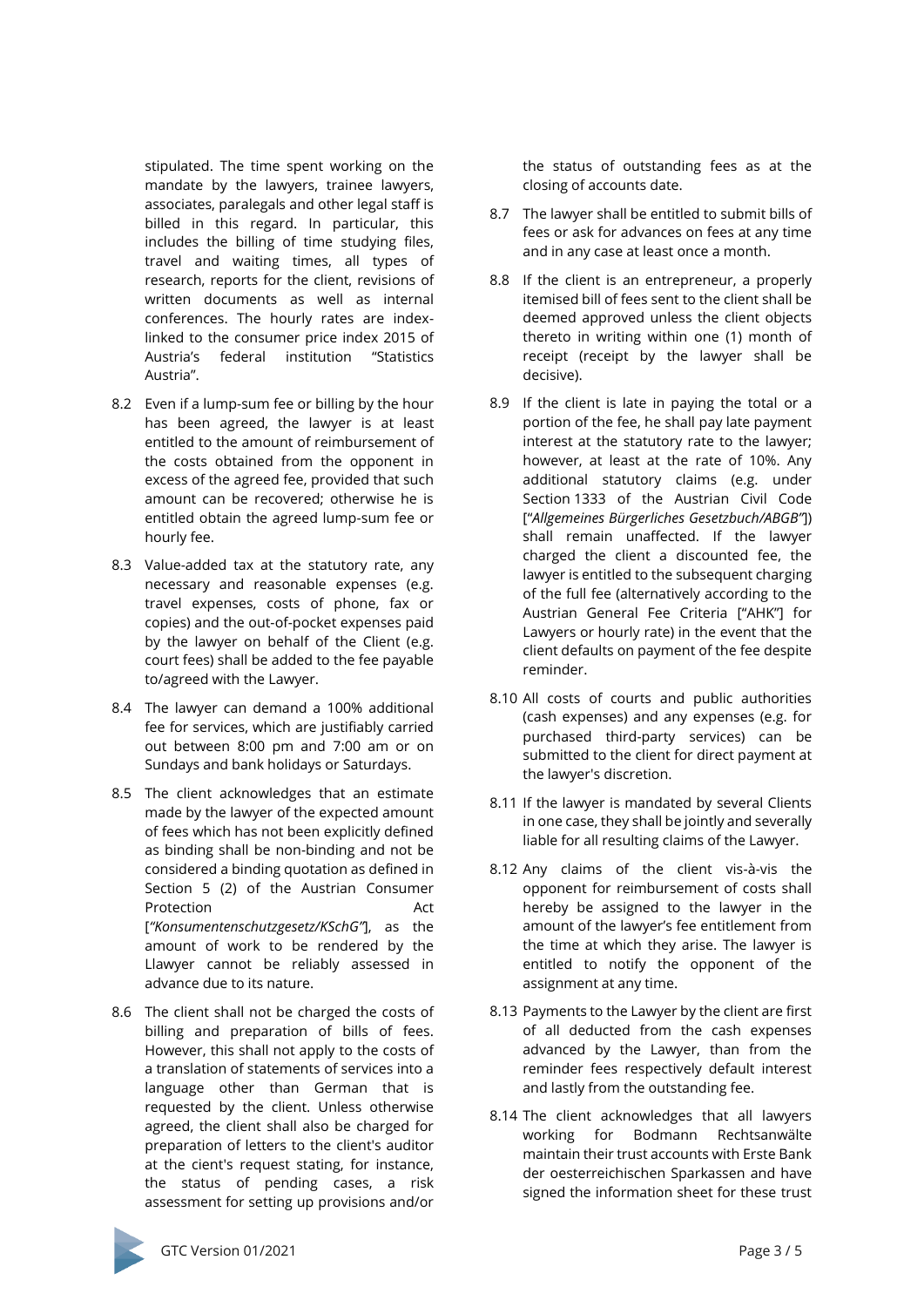accounts in accordance with § 37a BWG (Austrian Banking Act). The general upper limit for deposits under the Federal Act on Deposit Protection and Investor Compensation at Banks (Deposit Protection and Investor Compensation Act - ESAEG) also includes deposits in these trust accounts. If the client holds other deposits at Erste Bank der oesterreichischen Sparkassen, there is no separate deposit protection and these deposits, together with the trust funds, are to be included in the maximum cover of EUR 100,000.00 per depositor.

# **9. Lawyer's liability**

- 9.1 The lawyer's liability for faulty advice or representation is limited to the insured sum available in every specific case, but amounts at least to the insured sum indicated under Section 21a of the Regulations Regarding Lawyer's **Example 2018** Practices [*"Rechtsanwaltsordnung/RAO*"] in its respectively valid version. At present, the amount is EUR 3.000.000,00. Possible deductibles do not reduce liability. In the event that the client is a consumer, this restriction of liability shall only apply to events in which the damage is due to minor negligence. A solidary liability of several lawyers of Bodmann Rechtsanwälte is excluded in any case.
- 9.2 In the case of the existence of two or more competing damaged parties (clients), the maximum amount for each individual damaged party shall be reduced according to the ratio of the amount of the claims.
- 9.3 The lawyer shall be liable for individual subcontracted services, provided by third parties with the consent of the client in the framework of the lawyer's performance (especially external experts), who are neither staff members nor partners, only in case of fault in selecting the third party.
- 9.4 The lawyer shall only be liable to the client but not to third parties. The client shall be obliged to expressly bring this circumstance to the attention of third parties who come into contact with the lawyer's performance on account of the client's efforts.
- 9.5 The Lawyer shall be liable for knowledge of foreign law only in the case of a written agreement or if he explicitly offered to review foreign law. EU law shall not be

deemed foreign law; however, the law of the Member States of the EU shall be deemed foreign law.

#### **10. Lapse / Preclusive period**

Unless the law stipulates a shorter term of lapse or preclusion, all claims (excluding, however, warranty claims, in the event that the client is not an entrepreneur as defined in the Austrian Consumer Protection Act) against the lawyer shall lapse, unless the client has claimed them in court within six months (in the event that the client is an entrepreneur) or within one year (in the event that that the client is not an entrepreneur) as of the date at which the client becomes aware of the damage and the damaging party, or of the incident that otherwise gives rise to a claim, but at the latest after the expiry of five years as of the conduct (infringement) causing the damage (giving rise to a claim).

#### **11. Legal expenses insurance**

- 11.1 In the event that the client has taken out legal expenses insurance, he/she shall inform the lawyer thereof without delay and present the required papers (if available).
- 11.2 The disclosure of legal expenses insurance by the client and obtaining coverage under the legal expenses insurance by the lawyer shall not affect the fee claim of the lawyer against the client. Nor shall it be deemed as consent on the part of the lawyer, i.e. to accept as the lawyer's fee the payment made pursuant to the legal expenses insurance.
- 11.3 The Lawyer is not obliged to directly claim the fees from the legal expenses insurer but may claim the total fees from the Client.

# **12. Termination of the mandate**

- 12.1 The mandate may be terminated by the lawyer or by the client at any time without notice and without stating reasons. The lawyer's fee claim shall not be affected therefrom.
- 12.2 In the case of termination by the client or by the lawyer, the latter shall continue to represent the client for a period of fourteen (14) days, insofar as this is necessary to protect the client from legal disadvantages. This duty shall not apply if the client rescinds the mandate and expresses that he does not want the lawyer to continue his activities.